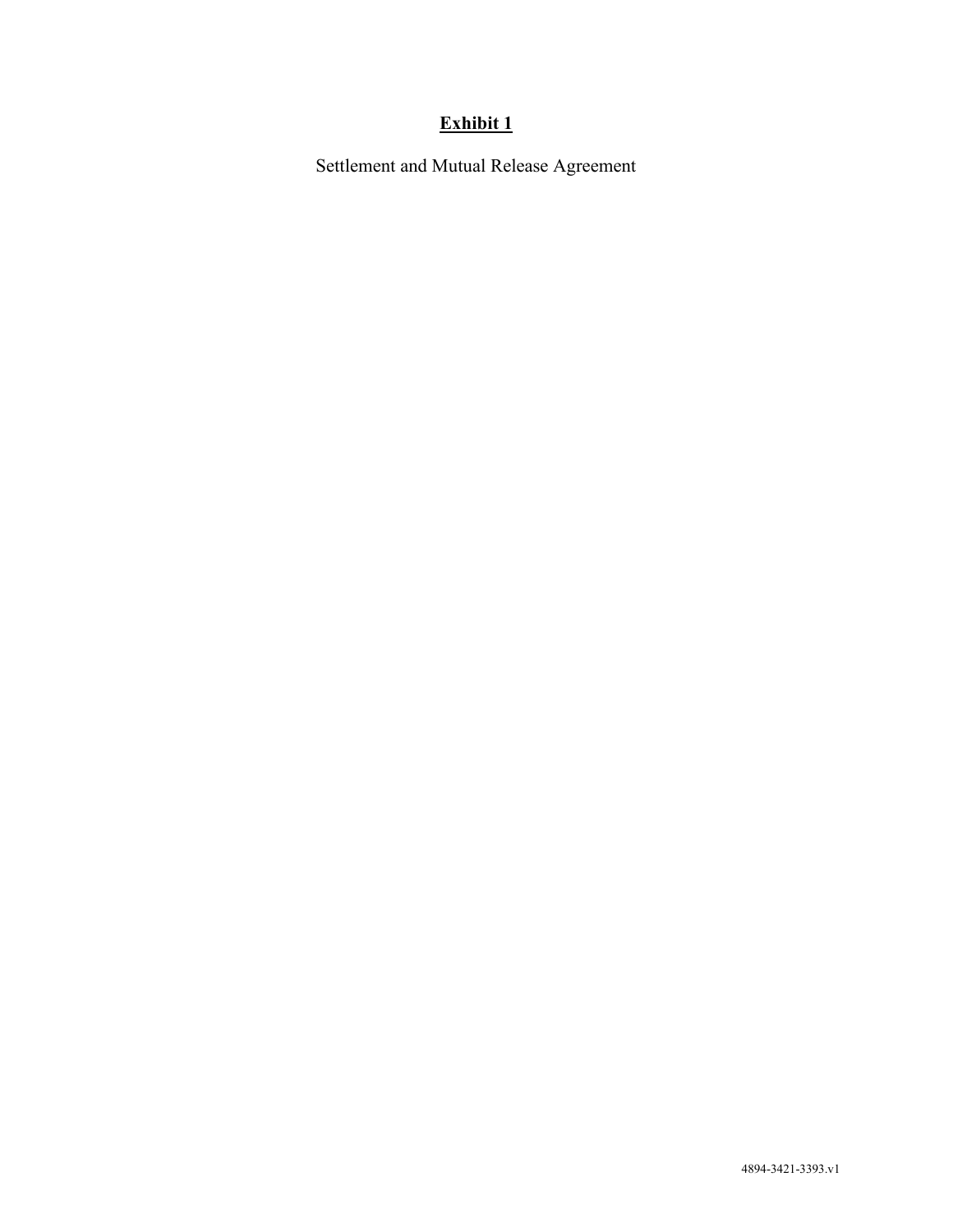### **UNITED STATES BANKRUPTCY COURT SOUTHERN DISTRICT OF NEW YORK** ---------------------------------------------------------------- x

---------------------------------------------------------------- x

In re:

JCK LEGACY COMPANY, *et al.*,

Debtors. $<sup>1</sup>$  $<sup>1</sup>$  $<sup>1</sup>$ </sup>

Chapter 11 Case No. 20-10418 (MEW)

(Jointly Administered)

# **SETTLEMENT AND MUTUAL RELEASE AGREEMENT**

: : : : : :

This Settlement and Mutual Release Agreement (the "**Settlement**") is made and entered into as of the 25th day of February, 2022, by and between William A. Brandt, Jr., in his capacity as trustee ("**Brandt**" or the "**GUC Recovery Trustee**") for the JCK GUC Recovery Trust (the "**GUC Recovery Trust**") established under the GUC Recovery Trust Agreement (the "**Trust Agreement**") and the *First Amended Joint Chapter 11 Plan of Distribution of JCK Legacy Company and Its Affiliated Debtors and Debtors in Possession* (the "**Plan**"), confirmed on September 25, 2020 (the "**Confirmation Order**") [Docket No. 879], and Veronica Becerra, Roger Carpenter, Vanessa Castro, Alma Landeros, Randy Leyva, and Williams Herrera Luis (the "**Class Representatives**") (together with the GUC Recovery Trustee, the "**Parties**") on their own behalf and on behalf of similarly situated class members (the "**Class**", and together with the Class Representatives, the "**Class Members**").

### **RECITALS**

A. **WHEREAS**, on December 19, 2008, the Class Representatives filed a putative class action complaint against The McClatchy Company, a Delaware Corporation, d/b/a The Fresno Bee, and McClatchy Newspapers Inc., a Delaware Corporation, d/b/a The Fresno Bee

<span id="page-1-0"></span><sup>&</sup>lt;sup>1</sup> The Debtors in these chapter 11 cases and the last four characters of each Debtor's tax identification number are: JCK Legacy Company (0478) and Herald Custom Publishing of Mexico, S. de R.L. de C.V. (5UZ1). The location of the GUC Recovery Trustee's service address for purposes of these chapter 11 cases is: 110 East 42 Street, Suite 1818 New York, NY 10017.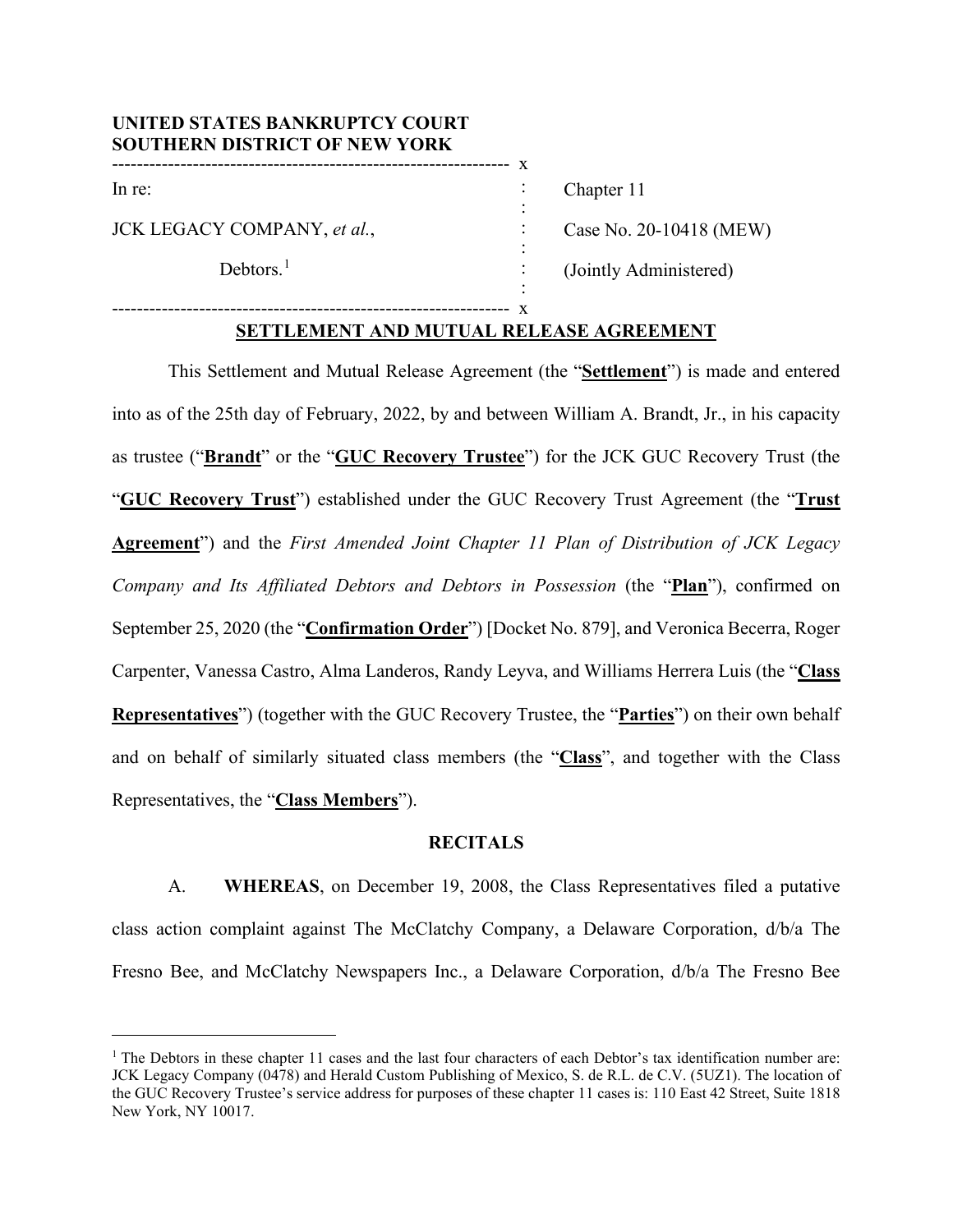(collectively, the "**Bee**"), in the Superior Court (the "**Court**") for the County of Fresno (Case No. 08CECG04411 (KAG)) (the "**Class Action**"), asserting causes of action for: (1) failure to pay minimum wages and overtime wages; (2) failure to provide meal periods or compensation in lieu thereof; (3) failure to provide rest periods or compensation in lieu thereof; (4) failure to reimburse reasonable expenses; (5) unlawful deductions from wages; (6) failure to pay for training; (7) failure to provide itemized wage statements; (8) failure to keep accurate payroll records; and (9) unfair business practices.

B. **WHEREAS**, the Class Members are former newspaper carriers of the Bee and consist of 3,810 individuals.

C. **WHEREAS**, on July 15, 2013, the Court certified the Class, which comprise of former newspaper carriers of the Bee and carriers who signed contracts directly with the Bee in the State of California, between December 19, 2004 and January 31, 2010 (the "**Class Period**"). Omitted from the class definition were carrier substitutes and large distributors.

D. **WHEREAS**, on March 24, 2014, the Court dismissed all causes of action, except the ninth cause of action for violation of Bus. & Prof. Code, § 17200 *et seq*. (the "**UCL**"). On April, 2, 2014, the Court approved the Class Action parties' stipulation of notice to the class regarding plaintiffs' dismissal of certain claims.

E. **WHEREAS**, on November 19, 2014, the Court commenced Phase One of the trial solely on the ninth cause of action for violation of the UCL. The Court framed the issues as follows: (a) whether the carriers were misclassified as independent contractors; (b) if yes, whether the carriers were properly reimbursed for mileage expenses; and (c) if no, whether The McClatchy Company was the joint employer of the carriers.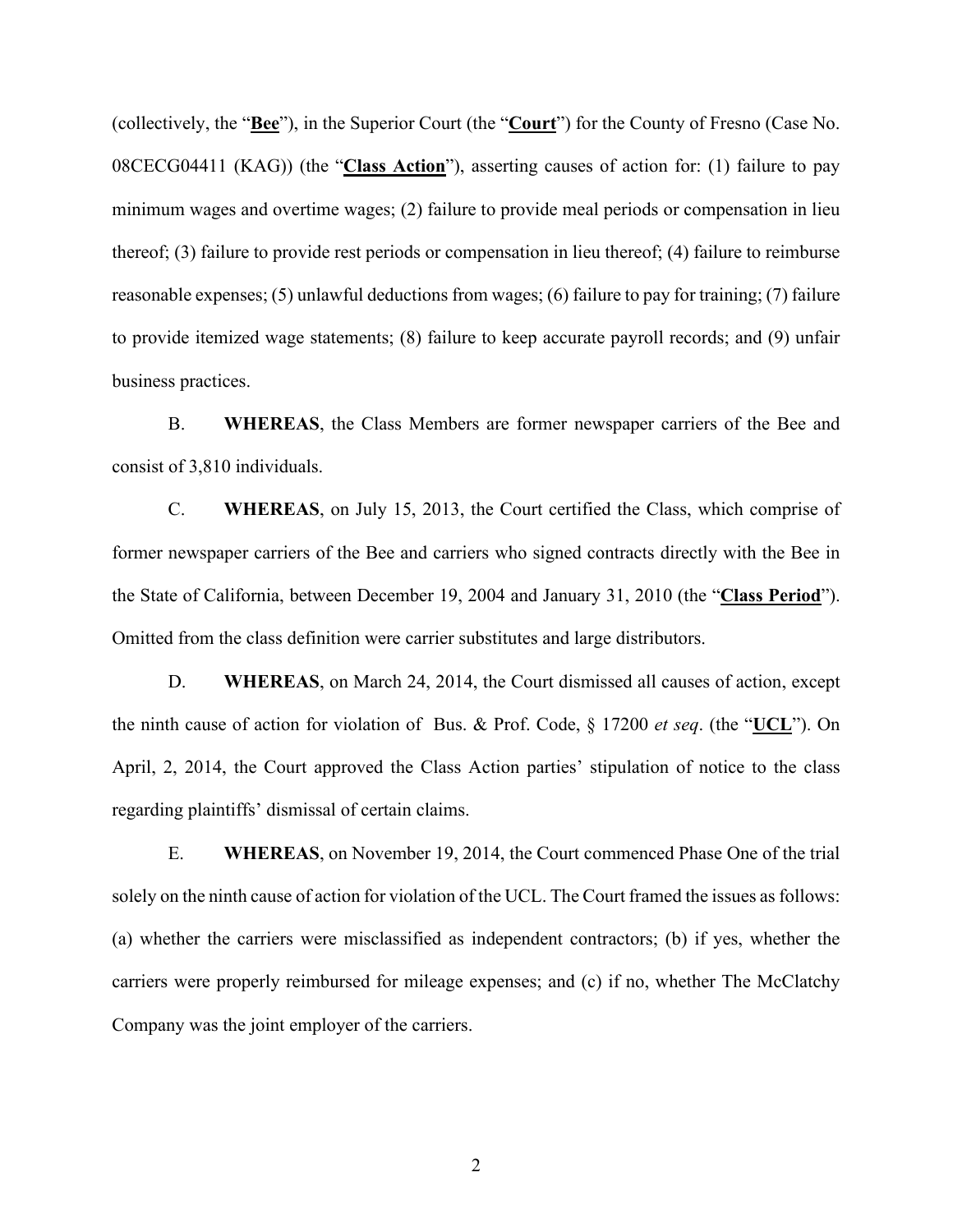F. **WHEREAS**, on March 4, 2015, the Class Action parties concluded presentation of evidence of Phase One. On July 28, 2015, the Court denied the Class Action defendants' post-trial motion to decertify the class. Post-trial briefs were filed November 20, 2015, and final closing arguments were heard on February 5, 2016.

G. **WHEREAS**, on September 9, 2016, the Court issued a statement of decision, finding that the Class Members were properly classified as independent contractors. In so ruling, the Court relied on section 4304-6 of title 22 of the California Code of Regulations, regulations promulgated by the Employment Development Department (the "**EDD Regulations**") and which contain factors necessary to determine whether a party is either an employee or an independent contractor for purposes of the Unemployment Insurance Code.

H. **WHEREAS**, the Court examined the business arrangements at issue in the Class Action within the framework of the EDD Regulations and determined that the Class acted independently, free from the Bee's control. The Court also considered common law factors and fourteen "secondary factors" typically applied in employment and labor issues to determine the independent contractor status of the Class. Application of these factors led to the same conclusion that the Class Members were properly classified as independent contractors.

I. **WHEREAS**, on September 15, 2016, the Court entered a judgment in favor of the Bee, and the Class Representatives timely appealed the judgment to the Court of Appeal of the State of California (the "**Appeal**"), the Fifth Appellate District (Case No. F074680) (the "**Appellate Court**").

J. **WHEREAS**, on February 13, 2020, The McClatchy Company and fifty-four of its direct and indirect subsidiaries (including McClatchy Newspapers, Inc., d/b/a the Bee) (collectively, the "**Debtors**") each commenced a case (the "**Chapter 11 Cases**") by filing a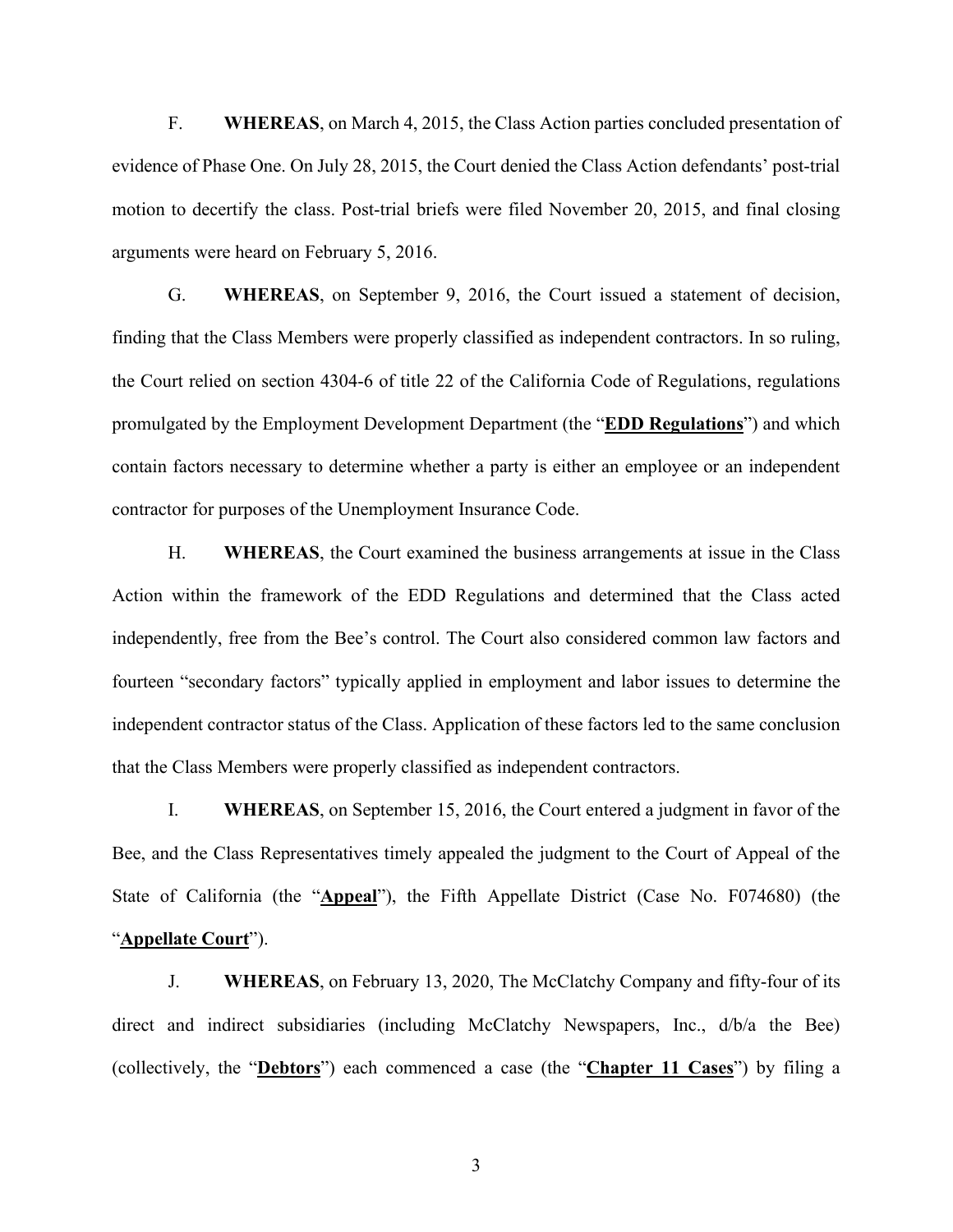voluntary petition for relief under chapter 11 of title 11 of the United States Code (the "**Bankruptcy Code**") in the United States Bankruptcy Court for the Southern District of New York (the "**Bankruptcy Court**"). The Chapter 11 Cases were assigned to the Honorable Michael E. Wiles, United States Bankruptcy Judge and are jointly-administered under the case caption, *In re JCK Legacy Co., et al.*, Case No. 20-10418 (MEW) (Bankr. S.D.N.Y.).

K. **WHEREAS**, due to the filing of the Chapter 11 Cases, which included the Bee, the Appeal was stayed under section 362(a) of the Bankruptcy Code.

L. **WHEREAS**, on April 28, 2020, the Debtors scheduled the Class as holder of a contingent, unliquidated, and disputed claim [Docket No. 4] (All docket citations are to the PACER/ECF docket in the Chapter 11 Cases). The Bankruptcy Court set July 10, 2020, at 5:00 p.m. (ET) [Docket No. 485], as the deadline for non-governmental parties holding prepetition claims to file proofs of claim.

M. **WHEREAS**, on July 7, 2020, the Class Representatives filed Proofs of Claim Nos. 1841 and 1880 in the Bankruptcy Court, each asserting a general unsecured claim amount of \$19,453,649 based on unreimbursed mileage expenses, interest, and attorney's fees and costs.

N. **WHEREAS**, on September 25, 2020, the Bankruptcy Court confirmed the Plan, which established the GUC Recovery Trust under the Trust Agreement. The Plan went effective on September 30, 2020 (the "**Plan Effective Date**") [Docket No. 886].

O. **WHEREAS**, as of the Plan Effective Date, Brandt is the appointed trustee of the GUC Recovery Trust. Confirmation Order at 11; Trust Agreement, § 2.1; Plan § 6.20. As GUC Recovery Trustee, Brandt is authorized to review, object to, settle and resolve all general unsecured claims filed against the Debtors' estates. Trust Agreement, § 6.1. Brandt is also authorized to take any action that may be or could have been taken by any officer or director of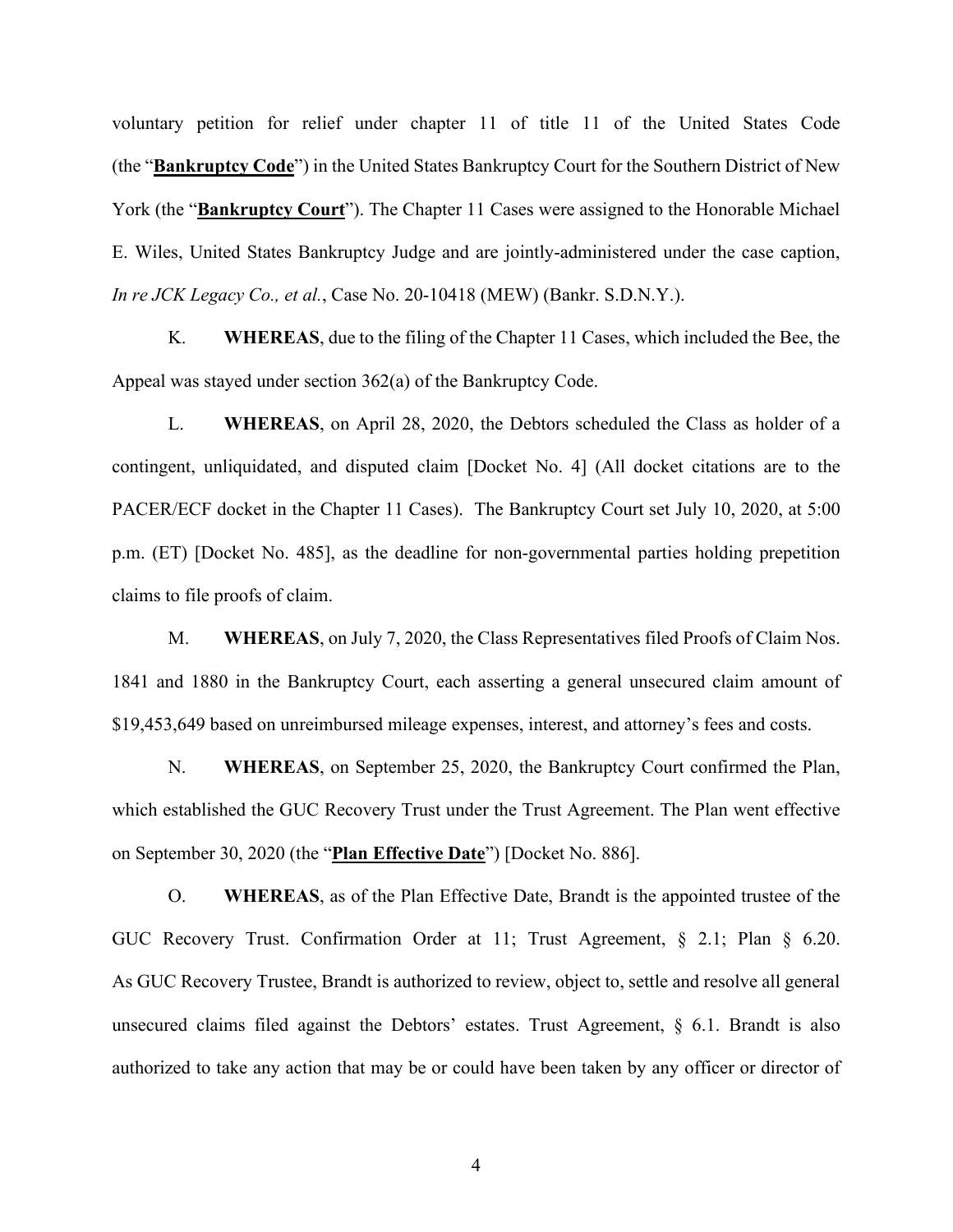the Debtors or their estates with respect to the GUC Recovery Trust Assets, *id.* at § 2.2(e), represent the Debtors' estate before any court of competent jurisdiction on matters concerning the GUC Recovery Trust, *id.* at § 2.2(m), implement and enforce the terms and conditions under the Plan, *id.* at § 2.2(p), enter into any agreement that is consistent with the Plan, the Confirmation Order, and the Trust Agreement, *id.* at  $\S$  2.2(u), and take any action that is reasonably necessary to administer the GUC Recovery Trust and the Plan. *Id.* at § 2.2(aa).

P. **WHEREAS**, on January 15, [2](#page-5-0)021, the Plan Administrator<sup>2</sup> in the Chapter 11 Cases filed an omnibus objection to various duplicate claims, which included an objection to Proof of Claim No. 1841 [Docket No. 1091]. On February 19, 2021, the Bankruptcy Court entered an order granting the Plan Administrator's omnibus objection [Docket No. 1129]. Upon entry of the order, Proof of Claim No. 1841 was expunged from the claims register, and Proof of Claim No. 1880 was deemed the surviving claim (the "**Surviving Claim**").

Q. **WHEREAS**, after entry of the Confirmation Order, the automatic stay barring further proceedings of the Appeal was lifted. *See* Docket No. 879.

R. **WHEREAS**, on September 30, 2021, the Appellate Court issued a decision, reversing the Court's findings that the Class Members were properly classified as independent contractors. Among other things, the Appellate Court ruled that the Court misapplied the burden of proof and failed to apply a 1989 California Supreme Court precedent to determine the Class Members' status as either employees or independent contractors.

S. **WHEREAS**, notwithstanding the decision, the Appellate Court declined to enter a ruling in favor of the Class Representatives' on the merits that the Class Members were employees

<span id="page-5-0"></span><sup>&</sup>lt;sup>2</sup> The Plan created two liquidation trusts: (a) the Plan Administrator Trust, which is administered by the Plan Administration Trustee, a/k/a "Plan Administrator"; and (b) the GUC Recovery Trust, which is administered by the GUC Recovery Trustee. *See* Plan §§ 6.6 and 6.20.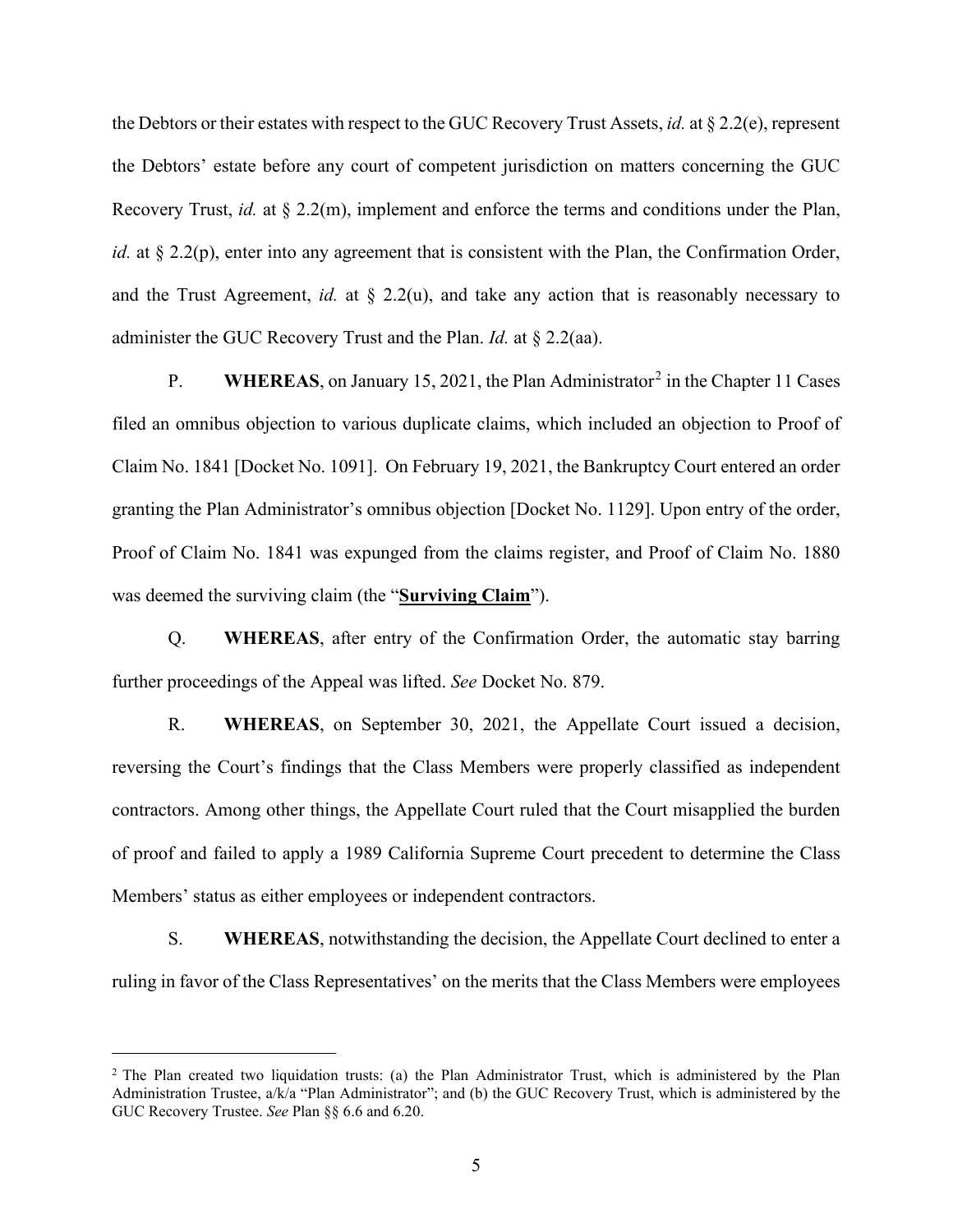as a matter of law. According to the Appellate Court, much of the Class Representative's evidence concerning the Bee's right to control remained disputed, and the Court did not resolve whether such evidence was credible or whether such evidence described policies applicable to the Class. Accordingly, the Appellate Court remanded the case back to the Court for further proceedings.

T. **WHEREAS**, after negotiations with Class Counsel (defined below), it has been agreed to that the Class is entitled to an allowed general unsecured claim in the total amount of \$19,453,649, which includes Class Counsel fees and costs. The allowed claim shall consist of: (a) \$12,353,659 to the Class as mileage reimbursement for reasonable expenses; and (b) \$7,099,990 to Class Counsel, for attorney's fees and costs.

U. **WHEREAS**, after good-faith, arm's-length negotiations, in order to avoid the costly and burdensome process of administering potentially hundreds of individual claims that may be asserted by the Class Members in these Chapter 11 Cases, the Parties have agreed to the terms and conditions set forth herein.

V. **WHEREAS**, the Bankruptcy Court has jurisdiction to consider this matter pursuant to 28 U.S.C. §§ 157 and 1334; this is a core proceeding pursuant to 28 U.S.C. § 157(b); and venue for this matter is proper in this district pursuant to 28 U.S.C. §§ 1408 and 1409.

**NOW**, **THEREFORE**, in consideration of the mutual covenants, the promises and other good and valuable consideration, the sufficiency of which hereby are acknowledged, the undersigned parties agree as follows:

#### **AGREEMENT**

#### 1. **Joint Motion for Class Certification, Settlement Approval, and Class Notice**

(a) **Joint Motion.** After the execution of this Settlement, the Parties agree to file a joint motion (the "**Joint Motion**") seeking the Bankruptcy Court's approval of the Settlement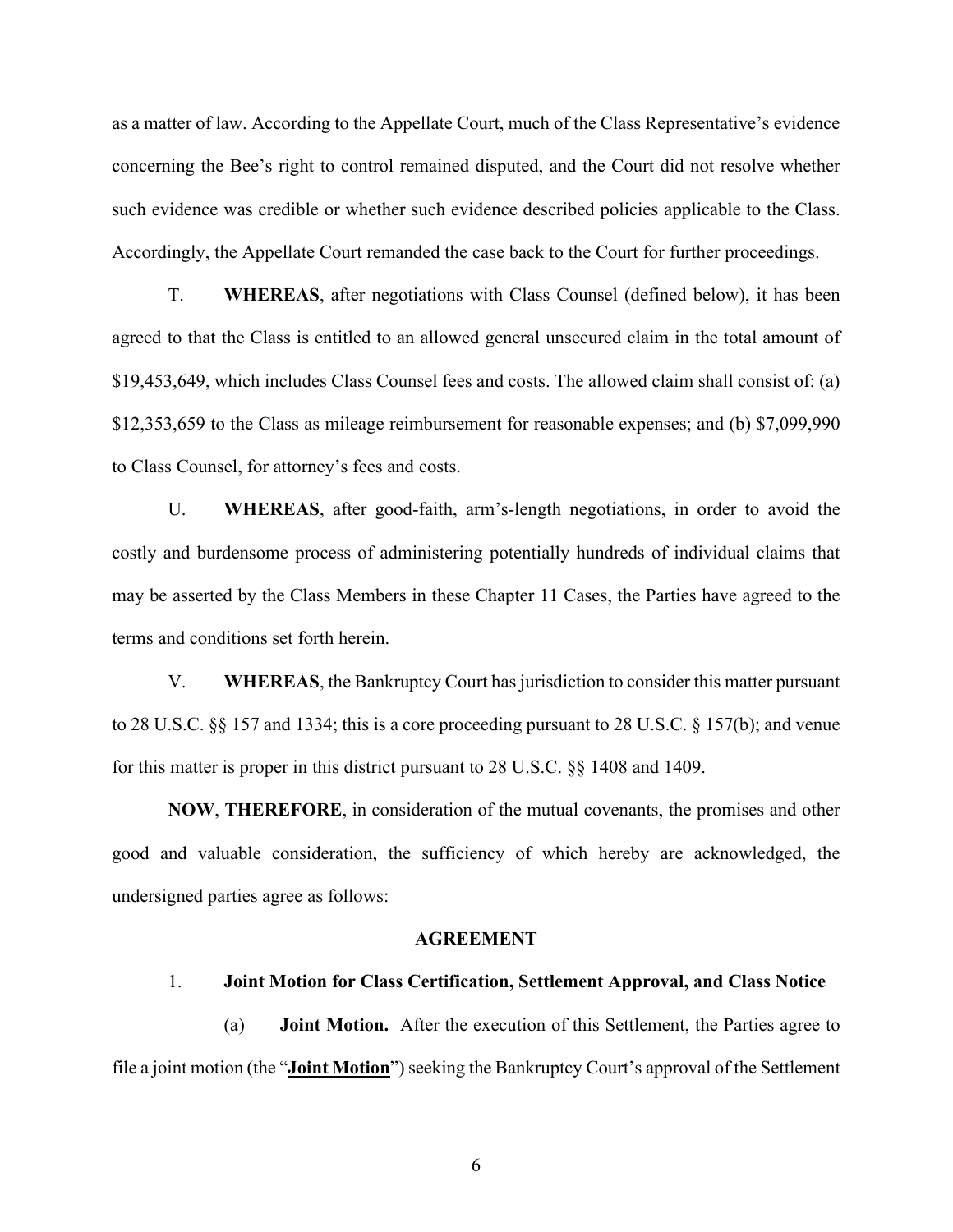under procedures considered herein and under Rules 9019 and 7023 of the Federal Rules of Bankruptcy Procedure ("**Bankruptcy Rule(s)**").

(b) **Preliminary Hearing.** The Joint Motion shall request a preliminary hearing at which time the Parties shall seek entry of an order from the Bankruptcy Court (the "**Preliminary Order**") certifying the Class for settlement purposes only, preliminarily approving the Settlement, and approving the form and manner of notice to the members of the Class, including, among other things, their right to opt-out of the Class, object to the Settlement and appear by counsel.

(c) **Fairness Hearing.** The Parties shall request a date for a fairness hearing (the "**Fairness Hearing**") at which the Bankruptcy Court will consider final approval of the Settlement, including attorney's fees and costs for Class Counsel and the Class Administrator Fee (as defined below), as well as the GUC Recovery Trustee's authority to enter into the Settlement.

(d) **Finality.** This Settlement is only valid if the Bankruptcy Court certifies the Class for settlement purposes only pursuant to Rule 23 of the Federal Rules of Civil Procedure ("**Rules**"), as incorporated by Bankruptcy Rule 7023.

#### 2. **Class Certification and Appoint of Class Counsel and Class Representatives**

(a) **Class Certification.** Upon execution of this Settlement, the Parties consent to the certification of the Class in connection with the Class Action, i.e., all former newspaper carriers of the Bee who worked between the period of December 19, 2004 and January 31, 2010, *provided, however*, that such Class shall be certified for settlement purposes only pursuant to Rule 23(b)(3), as made applicable by Bankruptcy Rule 7023, and upon this Settlement's final approval by the Bankruptcy Court.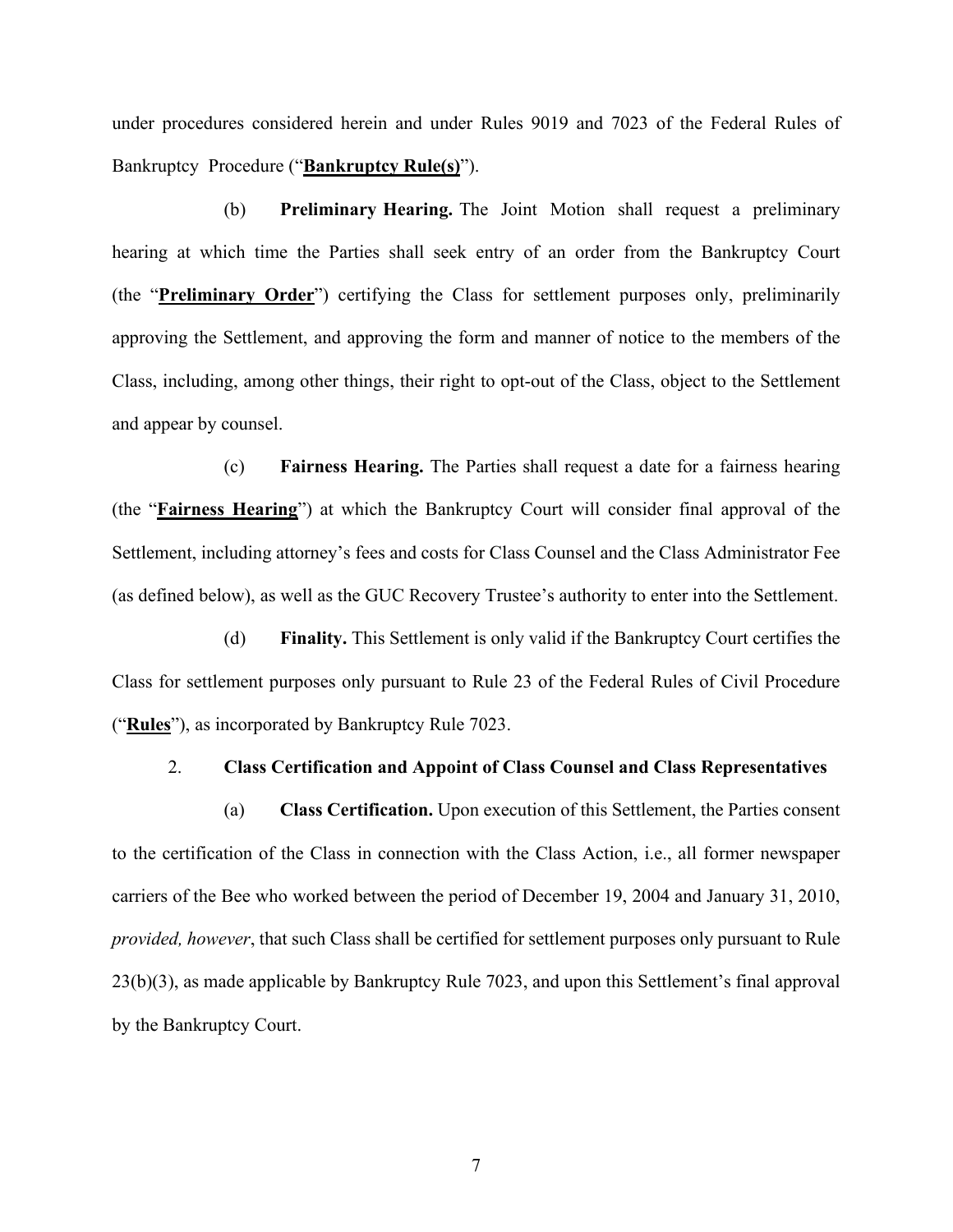(b) **Appointment of Class Counsel.** Callahan & Blaine APLC ("**Class Counsel**") shall be appointed as class counsel for the Class created under this Settlement.

(c) **Appointment of Class Representatives.** Veronica Becerra, Roger Carpenter, Vanessa Castro, Alma Landeros, Randy Leyva, and Williams Herrera Luis shall be appointed as Class Representatives for the Class created under this Settlement.

### 3. **Settlement**

(a) **Class Settlement Amount.** Upon the entry of an order approving this Settlement on a final basis (the "**Final Order**") pursuant to Rule 23 and Bankruptcy Rules 7023 and 9019, the Class Members collectively shall have, and may assert an allowed general unsecured claim against the GUC Recovery Trust in the amount of \$12,353,659 (the "**Class Settlement Amount**").

(b) **Class Counsel Award.** Upon the entry of the Final Order pursuant to Rule 23 and Bankruptcy Rules 7023 and 9019, Class Counsel shall be entitled to an allowed general unsecured claim against the GUC Recovery Trust in the amount of \$7,099,990, comprised of: (a) \$6,000,000 in legal fees; and (d) \$1,099,990 in legal costs (the "**Class Counsel Award**").

### 4. **Individual Class Member Settlement Payment Calculation**

(a) **Individual Class Member Settlement Payment.** The GUC Recovery Trustee's sole responsibility with respect to the Class Settlement Amount shall be to treat such amount as a general unsecured claim and make a distribution on account of such amount to the Class Administrator (defined below). The Class Administrator shall have sole responsibility for allocating the Class Settlement Amount to the Class Members.

(b) After payment of the Class Administrator Fee from the Class Settlement Amount (the "**Net Settlement Amount**"), each Class Member will receive, as a pro rata share of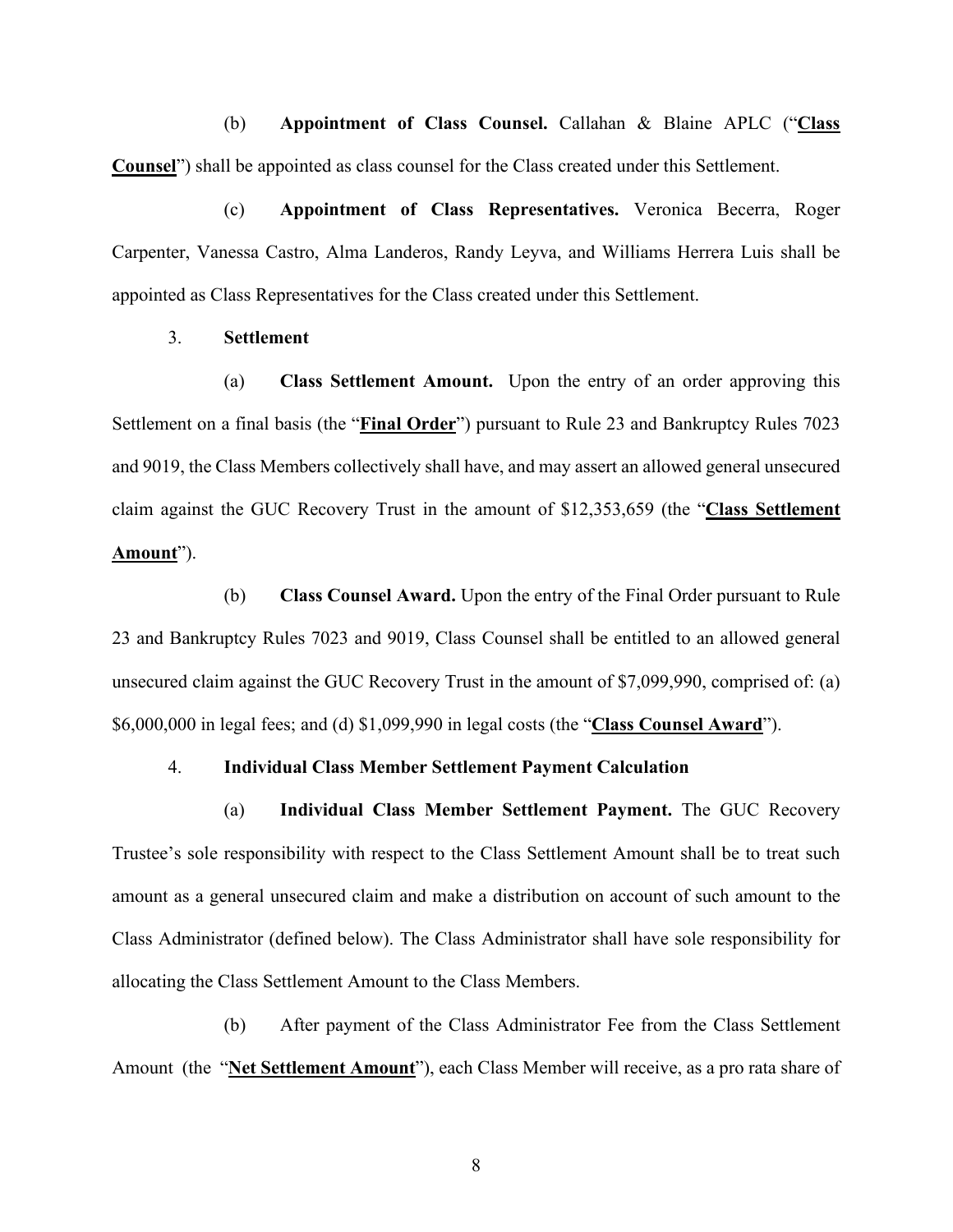the Net Settlement Amount, an Individual Class Member Settlement Payment relative to the total number of days worked by all Class Members during the Class Period. Individual Class Member Settlement Payments shall be calculated and apportioned as follows:

- i. Determine total number of Work Days.
- ii. Divide Net Settlement Amount by the total number of Work Days; the resulting figure is the value of the Work Day ("**Base Value**").
- iii. Multiply Base Value by the number of the Class Member's Work Days.

(c) The resulting figure shall be the "Individual Class Member Settlement Payment" for each Class Member.

### 5. **Distribution**

(a) **Distribution of Class Settlement Amount.** The Class Settlement Amount shall be paid from assets of the GUC Recovery Trust and distributed to the Class Administrator for purposes of making distributions of the Individual Class Member Settlement Payment(s) to the Class Members. Any distribution of the Class Settlement Amount to the Class Administrator shall be made in accordance with the terms of distribution under the Plan.

(b) **Distribution of Individual Class Member Settlement Payments.** The Individual Class Member Settlement Payment(s) shall be mailed by the Class Administrator (defined below) to the Class Member(s) within thirty (30) business days following receipt of the Class Settlement Amount. The GUC Recovery Trustee shall have no responsibility with respect thereto.

(c) **Distribution of Class Counsel Award.** The Class Counsel Award shall be paid from assets of the GUC Recovery Trust and distributed to Class Counsel in accordance with the terms of distribution under the Plan.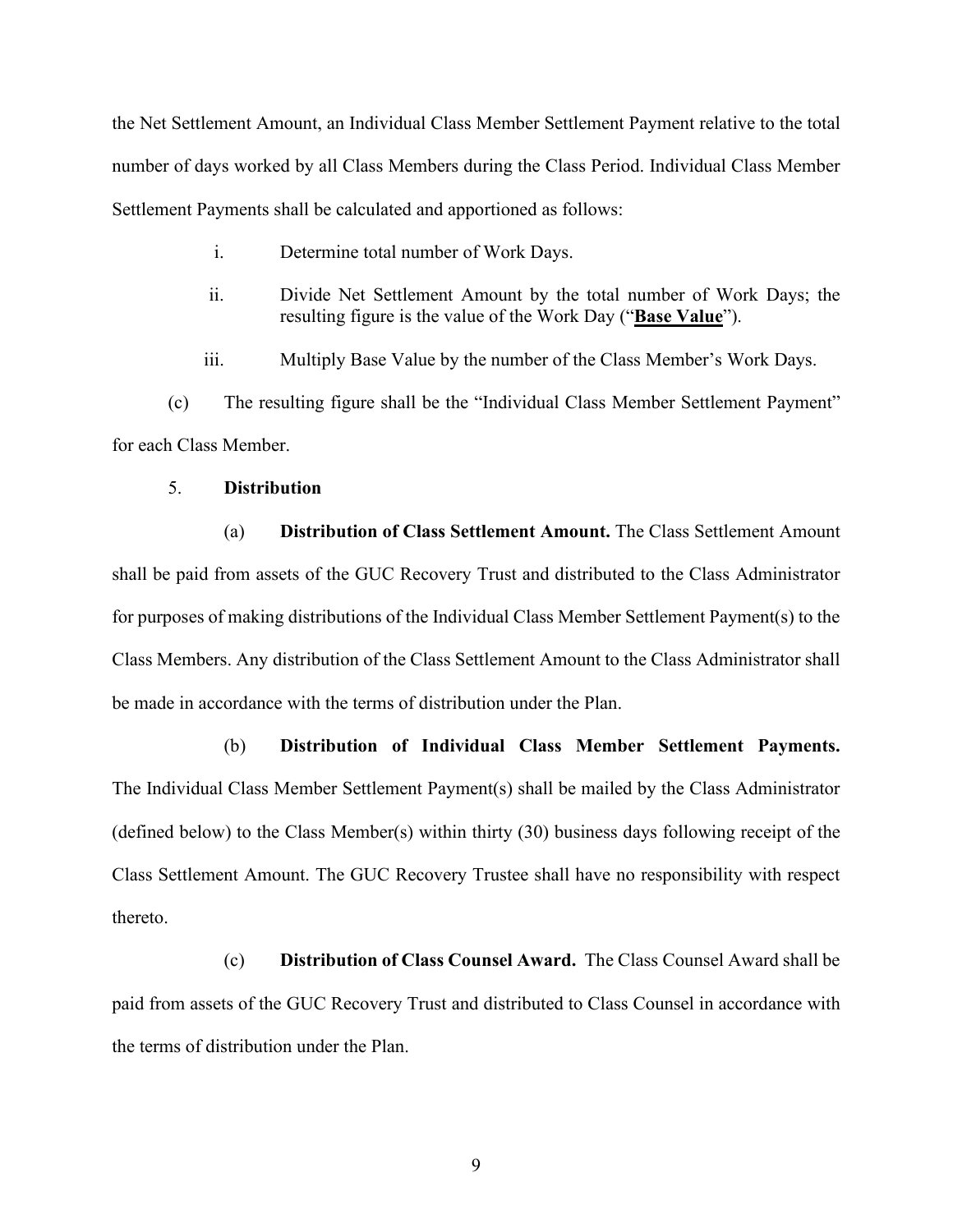(d) **Uncashed Settlement Checks.** Any Individual Class Member Settlement Payment checks which are not deposited, endorsed, or negotiated within one hundred eighty (180) days of their date of issuance shall be deemed residual funds ("**Residual Funds**") on the hundred and eighty-first day (181) following distribution of the Net Settlement Amount by the Class Administrator. All Residual Funds shall revert to the GUC Recovery Trust and be distributed in accordance with Section 9.6 (d) and (e) of the Plan and Section 7.5 and 9.3 of the Trust Agreement*.*

(e) **Effect of Uncashed Settlement Checks.** Class Members who fail to cash their check(s) in a timely fashion shall remain subject to the terms of the Settlement, the Released Claims, and the Final Order from the Bankruptcy Court.

6. **Class Administrator.** CPT Group, Inc. shall serve as class administrator (the "**Class Administrator**") for purposes of administering this Settlement and shall receive a professional fee of \$30,000 (the "**Class Administrator Fee**"), which shall be paid solely out of the Class Settlement Amount. The Parties represent that they do not have any financial interest in the Class Administrator or otherwise have a relationship with the Class Administrator that could create a conflict of interest.

7. **Class Administrator Fee.** Within ten (10) business days after receipt of the Class Settlement Amount, the Class Administrator shall release the Class Administrator Fee in accordance with the terms of this Settlement or the Final Order.

#### 8. **Class Notice**

(a) **Notice by First-Class U.S. Mail.** Within ten (10) days after entry of the Preliminary Order, the Class Notice shall be sent by the Class Administrator via regular first-class mail to the last known address of each Class Member, as provided by Class Counsel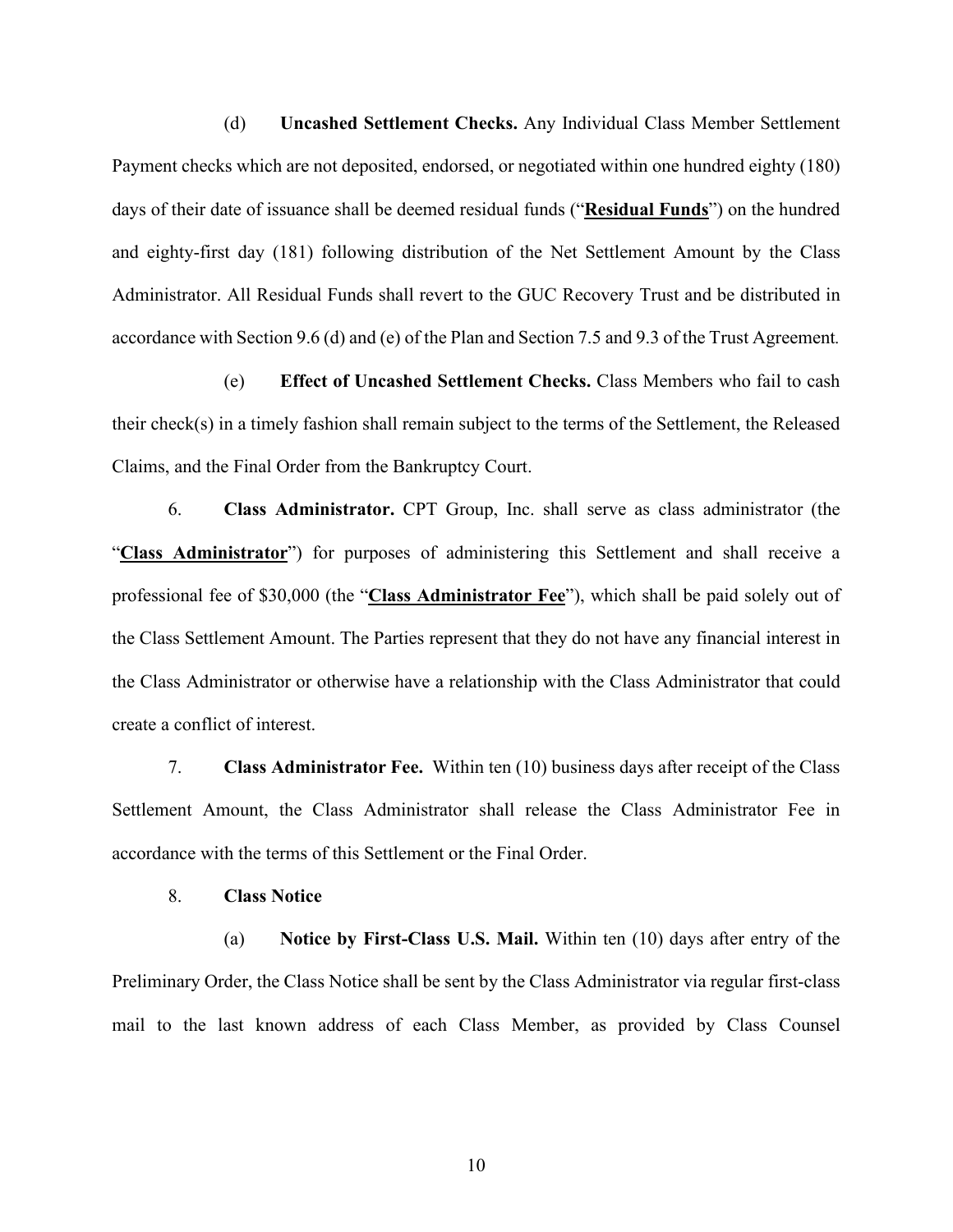(the "**Class Notice**"). The Class Notice shall be in substantially the form as approved by the Bankruptcy Court.

(b) **Non-Deliverable Notices**. For any Class Notice returned as non-deliverable within the time frames set forth by the Class Notice, the Class Administrator will promptly re-mail the Class Notice to the addressee via first-class mail if the returned Class Notice contains a forwarding address. If no forwarding address is provided, the Class Administrator will promptly attempt to determine the correct address using a skip-trace, or other search, and will then perform a single re-mailing. Those Class Members who receive a re-mailed Class Notice shall have between the later of: (a) an additional fifteen (15) days or (b) the response deadline stated in the Class Notice to opt-out or object to the Settlement. If the Class Administrator does not receive a new address for any Class Notice returned as non-deliverable within twenty-one (21) calendar days of the return of the Class Notice, the Parties will be deemed to have satisfied the requirement of due process and the obligation to provide the Class Notice to the Class Member through the original mailing.

9. **Objection Procedures to Settlement.** Unless otherwise modified by the Bankruptcy Court, the Class Members shall have thirty (30) days from the mailing of the Class Notice to object to the Settlement by sending written notice of such objection ("**Notice of Objection**") to counsel for the GUC Recovery Trustee and Class Counsel. A Notice of Objection shall specify the relief sought and grounds for such relief.

10. **Release of Claims by Class Representatives and All Class Members**. Upon the Settlement Effective Date (defined below) and in exchange for the consideration provided, the Class Representatives and all Class Members (excluding those who opt-out), regardless of whether they have submitted a timely and valid proof of claim in the Chapter 11 Cases and their respective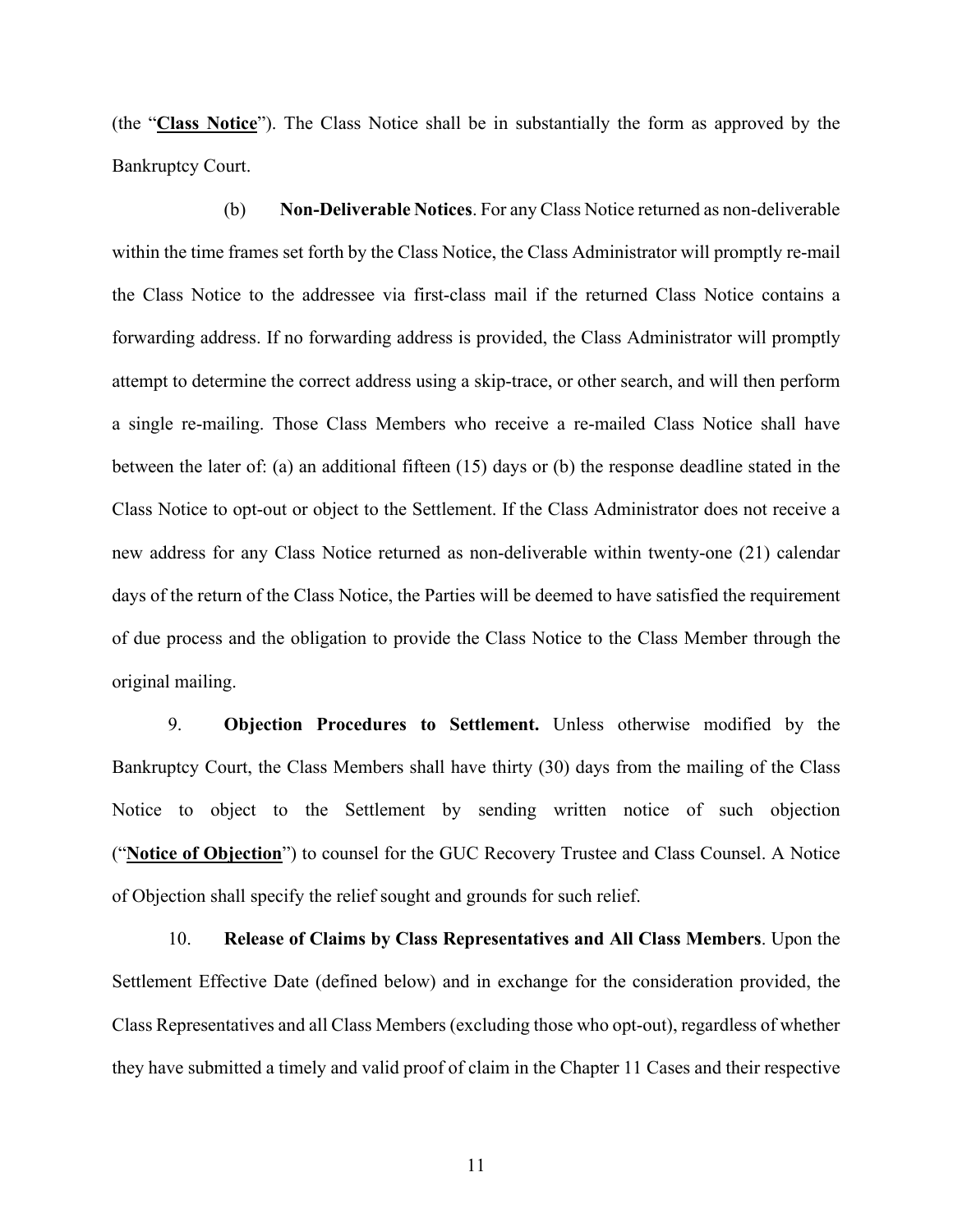heirs, beneficiaries, devisees, executors, administrators, trustees, conservators, guardians, personal representatives, successors-in-interest and assigns (the "**Releasing Person(s)**"), shall hereby fully and forever completely release and discharge the Debtors and the GUC Recovery Trust all of their past, present or future subsidiaries, parents, affiliates, officers, directors, employees, representatives, insurers, agents, counsel, successors, heirs, assigns, executors, administrators, affiliated entities, and vendors (each a "**Released Party**") from all manner of action, causes of action, claims, demands, rights, suits, obligations, debts, contracts, agreements, promises, liabilities, damages, charges, penalties, losses, costs, expenses, and attorneys' fees, known or unknown, in law or equity, fixed or contingent, that accrued on or before the execution of this Settlement. The release includes, but is not limited to any claims for restitution, equitable relief, wages, bonuses or incentive payments, penalties, interest, and/or attorneys' fees and costs of any kind arising under California or federal law for the claims asserted in the Class Action or that could have been alleged under California or federal law based on the alleged facts in any of the complaints filed in the Class Action, including without limitation, Wage Order 9-2001, Business and Professions Code sections 17200-17208, and California Labor Code sections 200-203, 216, 218.5, 218.6, 225.5, 226, 226.3, 226.7, 510, 512, 558, 1194 and 2698-2699.5 (the California Private Attorneys General Act) and 29 U.S.C. §§ 201 et seq. (collectively, the "**Released Claims**").

11. **Waiver of California Civil Code Section 1542**. With respect to the Released Claims only, each Releasing Party expressly warrants that he or she has read, understands, and intends to waive the rights described in Section 1542 of the California Civil Code which provides:

> **A general release does not extend to claims that the creditor or releasing party does not know or suspect to exist in his or her favor at the time of executing the release and that, if known by him or her would have materially affected his or her settlement**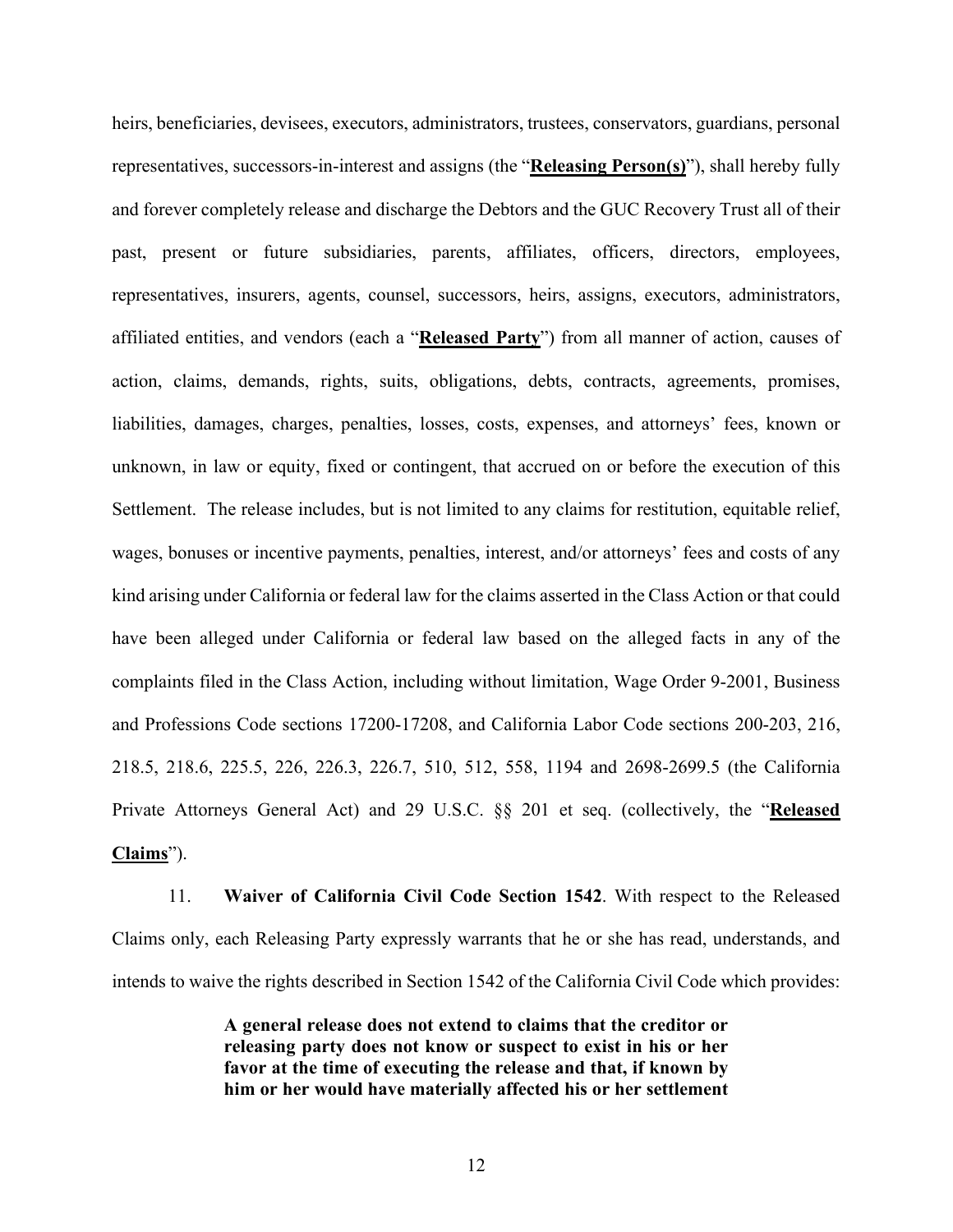#### **with the debtor or the released party.**

Thus, notwithstanding the provision of Section 1542, and for the express purpose of implementing a full and complete release and discharge of each Released Party, Releasing Persons expressly acknowledge that this Settlement is intended to include within its effect, without limitation, all Released Claims that Releasing Persons do not know or suspect to exist in his or her favor at the time of execution of this Settlement, and that this Settlement contemplated the extinguishment of any and all such Released Claim(s).

12. **Stipulation of Dismissal With Prejudice**. Within seven (7) business days after entry of the Final Order approving this Settlement, the Parties shall execute a stipulation of dismissal of the Class Action with prejudice.

13. **Effective Date of Settlement.** The effective date of this Settlement (the "**Settlement Effective Date**") shall be the date upon which the Final Order is entered by the Bankruptcy Court. If the Settlement Effective Date does not occur, then this Settlement shall be *void ab initio* and the Parties shall revert to their respective positions, and in such event the Parties shall not rely on this Settlement or any of the negotiations with the GUC Recovery Trustee that resulted in this Settlement.

#### 14. **Miscellaneous Provisions**.

(a) **Entire Agreement**. This Settlement contains the entire understanding of the Parties hereto with respect of the subject matter contained herein. There are no restrictions, promises, representations, warranties, covenants, or undertakings governing the subject matter of this Settlement other than those expressly set forth or referred to herein. This Settlement supersedes all prior agreements.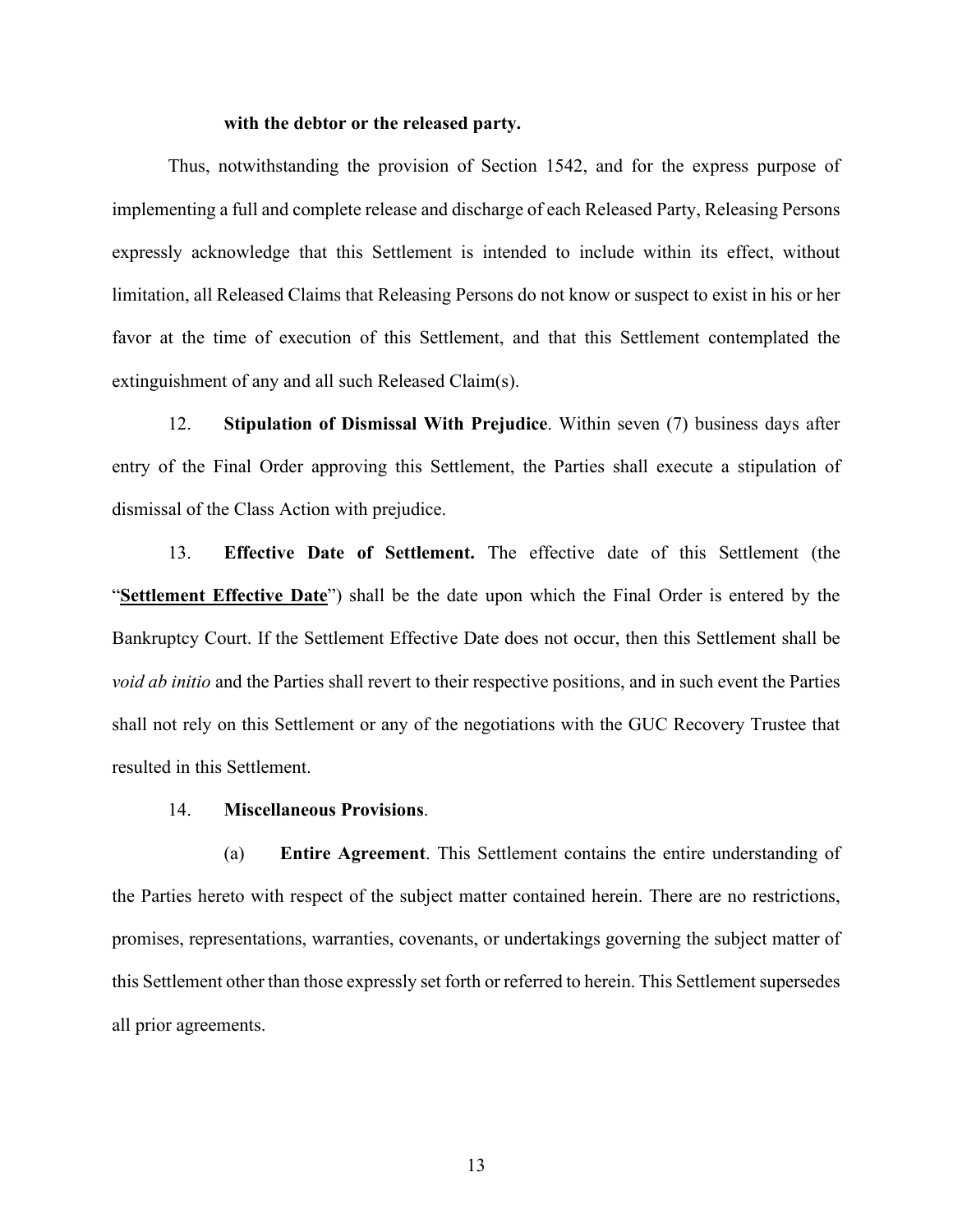(b) **Amendment or Modification**. This Settlement may not be changed, amended, altered, or modified, except in writing and signed by the Parties, and approved by the Bankruptcy Court.

(c) **Real Party in Interest**. In executing this Settlement, the Parties warrant and represent that they, including Class Representatives in their representative capacity on behalf of the Class, are the only persons having any interest in the claims asserted in the Class Action. Neither these claims, nor any part of these claims, have been assigned, granted, or transferred in any way to any other Persons.

(d) **Integration Clause**. This Settlement contains the entire agreement between the Parties relating to the resolution of the Class Action, and all prior or contemporaneous agreements, understandings, representations, and statements, whether oral or written and whether by a party or such party's legal counsel, are merged in this Settlement. No rights under this Settlement may be waived except in writing.

(e) **Construction**. The Parties have negotiated the Settlement at arms-length and in good faith. The Parties agree that they executed this Settlement knowingly, voluntarily, and without duress or undue influence, and that this Settlement shall not be construed in favor of or against any party.

(f) **Parties' Authority**. The respective signatories to the Settlement represent that they are fully authorized to enter into this Settlement and bind the respective Parties to its terms and conditions.

(g) **Class Signatories**. The Parties agree that because the members of the Class are so numerous, it is impractical to have each Class Member execute this Settlement. The Class Notice will advise all Class Members of the binding nature of the releases set forth herein.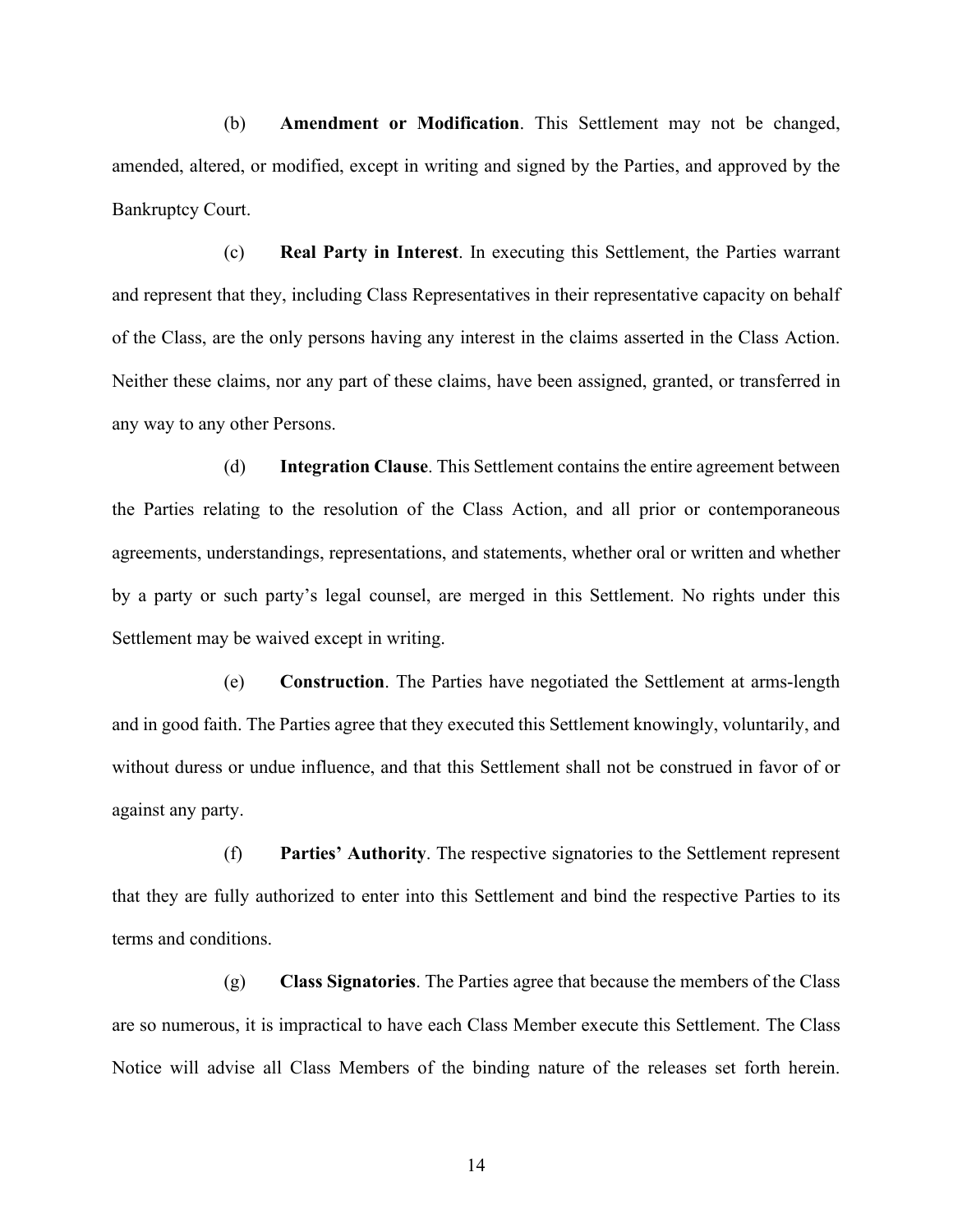Excepting only the Class Members who timely opt out of the Settlement pursuant to the opt out procedure approved by the Bankruptcy Court, the Class Notice shall have the same force and effect as if this Settlement was executed by each Class Member.

(h) **Counterparts**. This Settlement may be executed in one or more counterparts. All executed counterparts and each of them shall be deemed to be one and the same instrument provided that counsel for the Parties shall exchange among themselves original signed counterparts.

(i) **Governing Law**. This Settlement shall be governed by, construed, and interpreted, and the rights of the Parties determined in accordance with the laws of the State of California, except to the extent bankruptcy laws apply, irrespective of the State of California's choice of law principles. This Settlement shall be interpreted in accordance with the plain meaning of its terms and not strictly for or against any of the Parties.

(j) **Notices**. If not otherwise specified, all notices, requests, demands and communications required or permitted to be given pursuant to this Settlement shall be in writing and shall be delivered personally or mailed overnight to Class Counsel and counsel for the GUC Recovery Trustee.

(k) **Binding on Successors**. This Settlement shall be binding upon and inure to the benefit of the Parties and their respective heirs, trustees, executors, administrators, successors and/or assigns.

(l) **Costs and Attorney's Fees**. Other than as set forth above, all parties hereto shall bear their own costs and attorneys' fees in connection with the disputes and the claims raised in the Class Action that are the subject of this Settlement.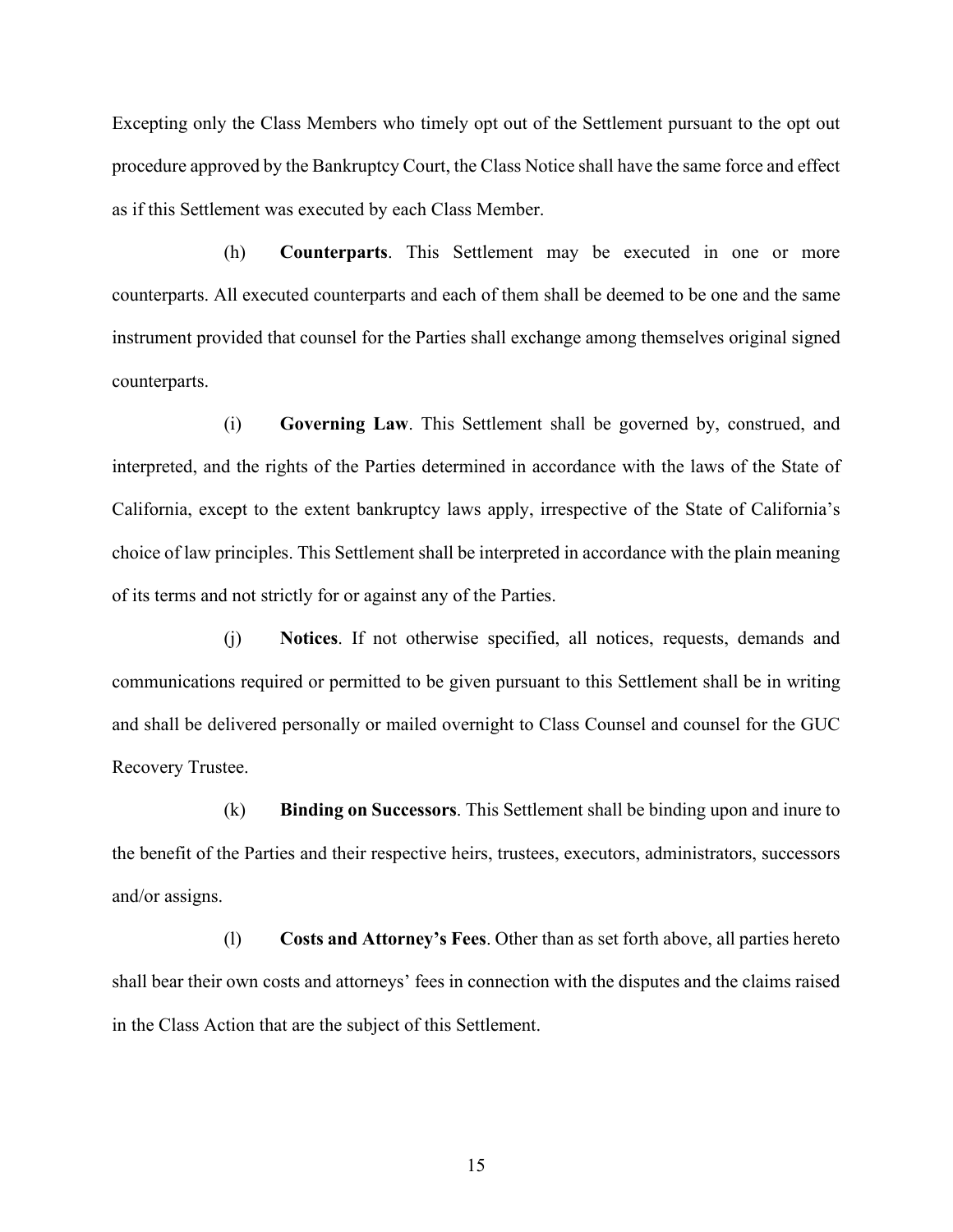(m) **Retention of Jurisdiction**. The Parties hereby agree that the Bankruptcy Court shall have exclusive jurisdiction to hear and determine any claims or disputes among the Parties pertaining directly or indirectly to this Settlement or any matter arising therefrom. The Parties hereby waive any objection which any of them may have to the venue of any action commenced in the Bankruptcy Court.

(n) **Severability**. The invalidity of any particular provision of this Settlement shall not affect the other provisions hereof, which nevertheless shall continue in full force and effect.

(o) **Headings**. The various headings used in this Settlement were formatted and inserted solely for the Parties' convenience and may not be used to interpret this Settlement. The headings and formatting do not define, limit, extend, or describe the Parties' intent or the scope of this Settlement.

(p) **No Waiver**. The waiver by one Party of any breach of this Settlement by any other Party shall not be deemed a waiver by any other Party or a waiver of any other prior or subsequent breach of this Settlement.

### [*Signature Page Follows*]